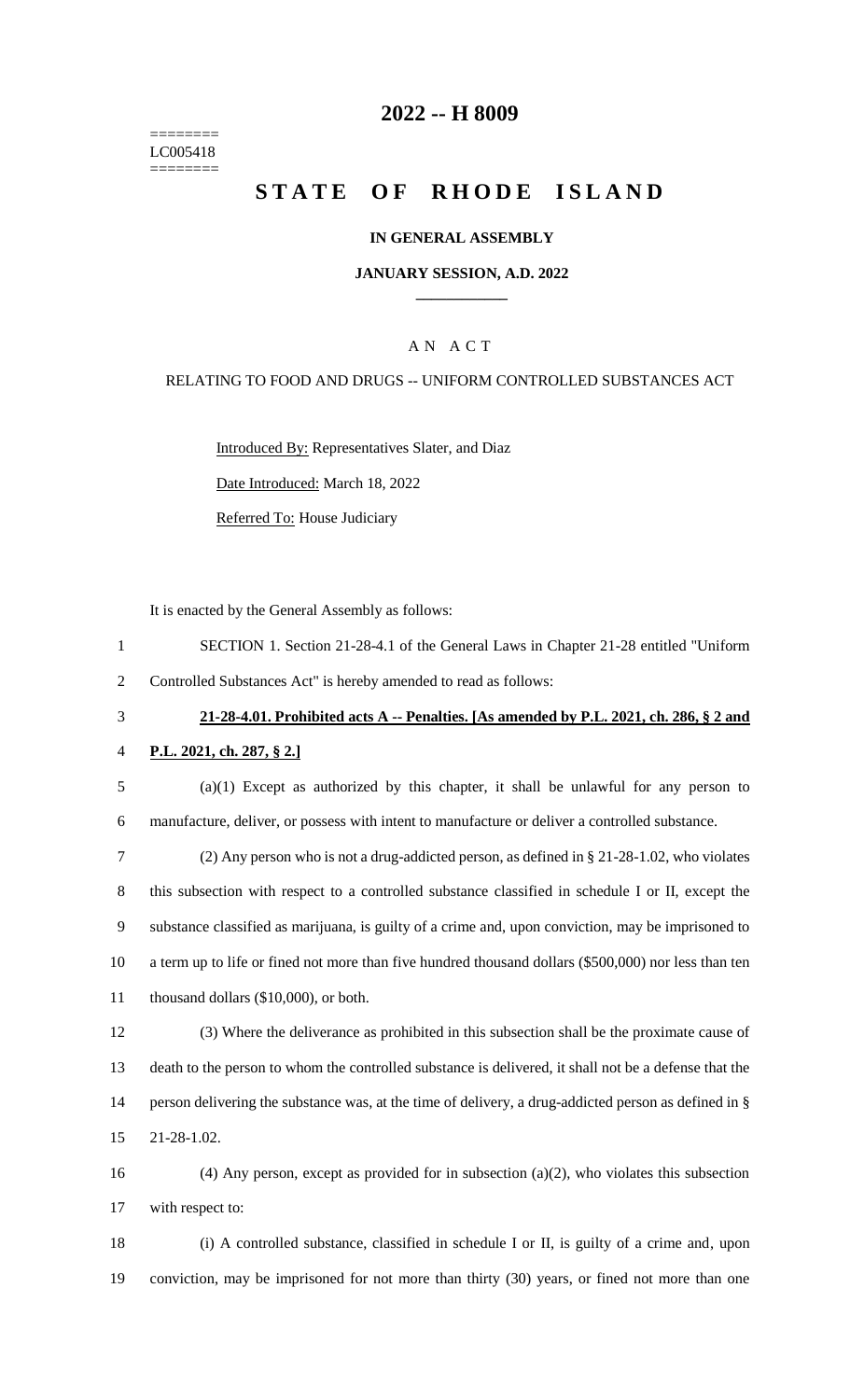1 hundred thousand dollars (\$100,000) nor less than three thousand dollars (\$3,000), or both;

 (ii) A controlled substance, classified in schedule III or IV, is guilty of a crime and, upon conviction, may be imprisoned for not more than twenty (20) years, or fined not more than forty thousand dollars (\$40,000), or both; provided, with respect to a controlled substance classified in 5 schedule III(d), upon conviction may be imprisoned for not more than five (5) years, or fined not more than twenty thousand dollars (\$20,000), or both.

 (iii) A controlled substance, classified in schedule V, is guilty of a crime and, upon conviction, may be imprisoned for not more than one year, or fined not more than ten thousand dollars (\$10,000), or both.

 (b)(1) Except as authorized by this chapter, it is unlawful for any person to create, deliver, or possess with intent to deliver, a counterfeit substance.

(2) Any person who violates this subsection with respect to:

 (i) A counterfeit substance, classified in schedule I or II, is guilty of a crime and, upon conviction, may be imprisoned for not more than thirty (30) years, or fined not more than one hundred thousand dollars (\$100,000), or both;

 (ii) A counterfeit substance, classified in schedule III or IV, is guilty of a crime and, upon conviction, may be imprisoned for not more than twenty (20) years, or fined not more than forty thousand dollars (\$40,000), or both; provided, with respect to a controlled substance classified in schedule III(d), upon conviction may be imprisoned for not more than five (5) years, or fined not more than twenty thousand dollars (\$20,000), or both.

 (iii) A counterfeit substance, classified in schedule V, is guilty of a crime and, upon conviction, may be imprisoned for not more than one year, or fined not more than ten thousand dollars (\$10,000), or both.

 (c)(1) It shall be unlawful for any person knowingly or intentionally to possess a controlled substance, unless the substance was obtained directly from, or pursuant to, a valid prescription or order of a practitioner while acting in the course of his or her professional practice, or except as otherwise authorized by this chapter.

(2) Any person who violates this subsection with respect to:

29 (i) Except as otherwise provided in §§ 21-28-4.01.1 and 21-28-4.01.2, ten grams  $(10 g.)$  or 30 less of a mixture or substance containing a detectable amount of a controlled substance classified 31 in schedules I, II, III, IV, and V, except **buprenorphine and** the substance classified as marijuana, is guilty of a misdemeanor and, upon conviction, may be imprisoned for not more than two (2) years, or fined not more than five hundred dollars (\$500) or both.

34 (ii) Except as otherwise provided in  $\S § 21-28-4.01.1$  and  $21-28-4.01.2$ , more than ten grams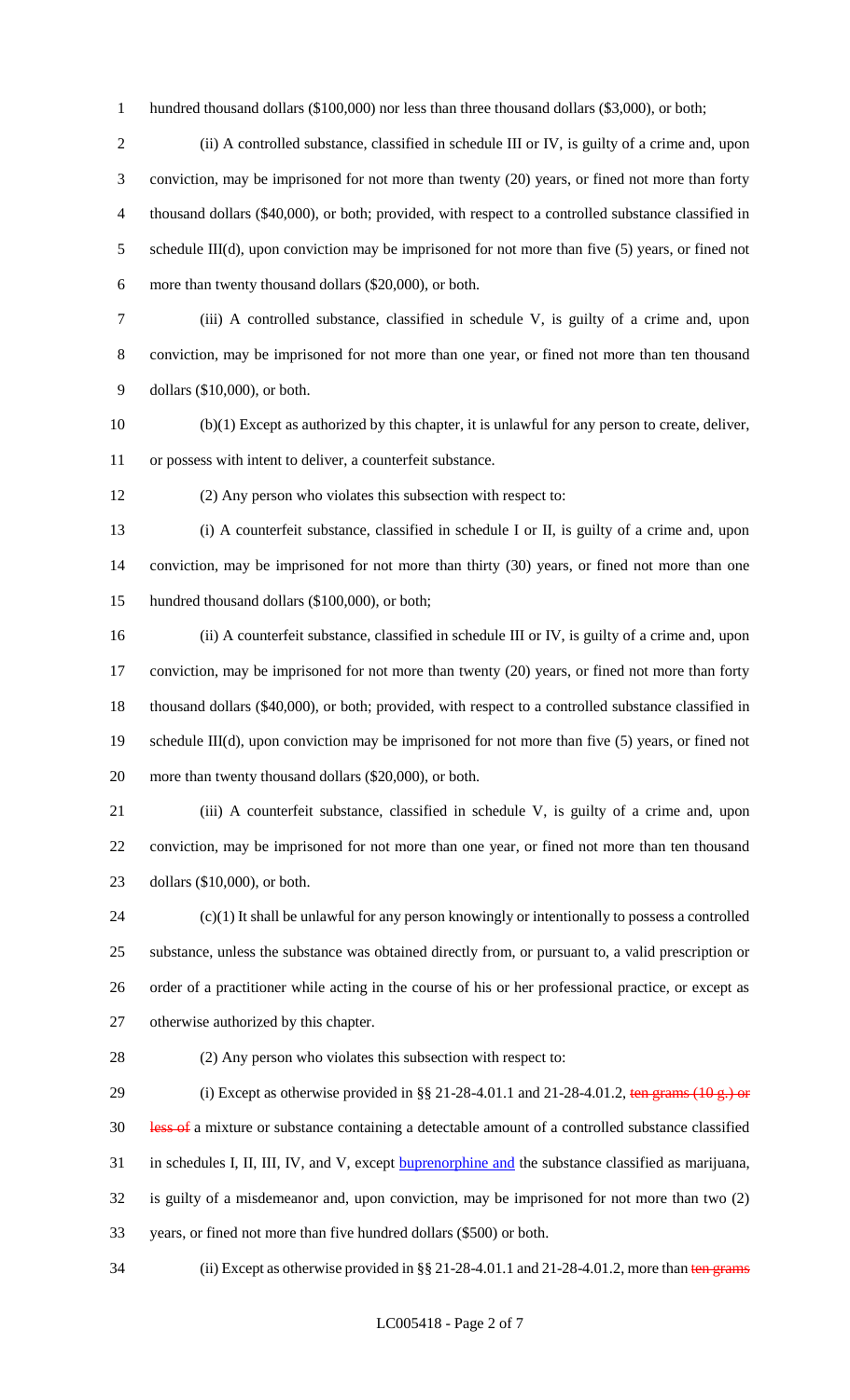(10 g.), but less than one ounce (1 oz.) of a mixture or substance containing a detectable amount of a controlled substance classified in schedules I, II and III, IV, and V, except buprenorphine and the substance classified as marijuana, is guilty of a felony and, upon conviction, may be imprisoned for not more than three (3) years, or fined not more than five thousand dollars (\$5,000), or both.

 (iii) More than one ounce (1 oz.) of a controlled substance classified in schedule I as marijuana is guilty of a misdemeanor, except for those persons subject to (a)(1), and, upon conviction, may be imprisoned for not more than one year, or fined not more than five hundred dollars (\$500), or both.

 (iv) Notwithstanding any public, special, or general law to the contrary, the possession of one ounce (1 oz.) or less of marijuana by a person who is eighteen (18) years of age or older, and who is not exempted from penalties pursuant to chapter 28.6 of this title, shall constitute a civil offense, rendering the offender liable to a civil penalty in the amount of one hundred fifty dollars (\$150) and forfeiture of the marijuana, but not to any other form of criminal or civil punishment or disqualification. Notwithstanding any public, special, or general law to the contrary, this civil penalty of one hundred fifty dollars (\$150) and forfeiture of the marijuana shall apply if the offense is the first (1st) or second (2nd) violation within the previous eighteen (18) months.

 (v) Notwithstanding any public, special, or general law to the contrary, possession of one ounce (1 oz.) or less of marijuana by a person who is seventeen (17) years of age or older and under the age of eighteen (18) years, and who is not exempted from penalties pursuant to chapter 28.6 of this title, shall constitute a civil offense, rendering the offender liable to a civil penalty in the amount of one hundred fifty dollars (\$150) and forfeiture of the marijuana; provided the minor offender completes an approved, drug-awareness program and community service as determined by the court. If the person seventeen (17) years of age or older and under the age of eighteen (18) years fails to complete an approved, drug-awareness program and community service within one year of the disposition, the penalty shall be a three hundred dollar (\$300) civil fine and forfeiture of the marijuana, except that if no drug-awareness program or community service is available, the penalty shall be a fine of one hundred fifty dollars (\$150) and forfeiture of the marijuana. The parents or legal guardian of any offender seventeen (17) years of age or older and under the age of eighteen (18) shall be notified of the offense and the availability of a drug-awareness and community-service program. The drug-awareness program must be approved by the court, but shall, at a minimum, provide four (4) hours of instruction or group discussion and ten (10) hours of community service. Notwithstanding any other public, special, or general law to the contrary, this civil penalty shall apply if the offense is the first or second violation within the previous eighteen (18) months.

(vi) Notwithstanding any public, special, or general law to the contrary, a person not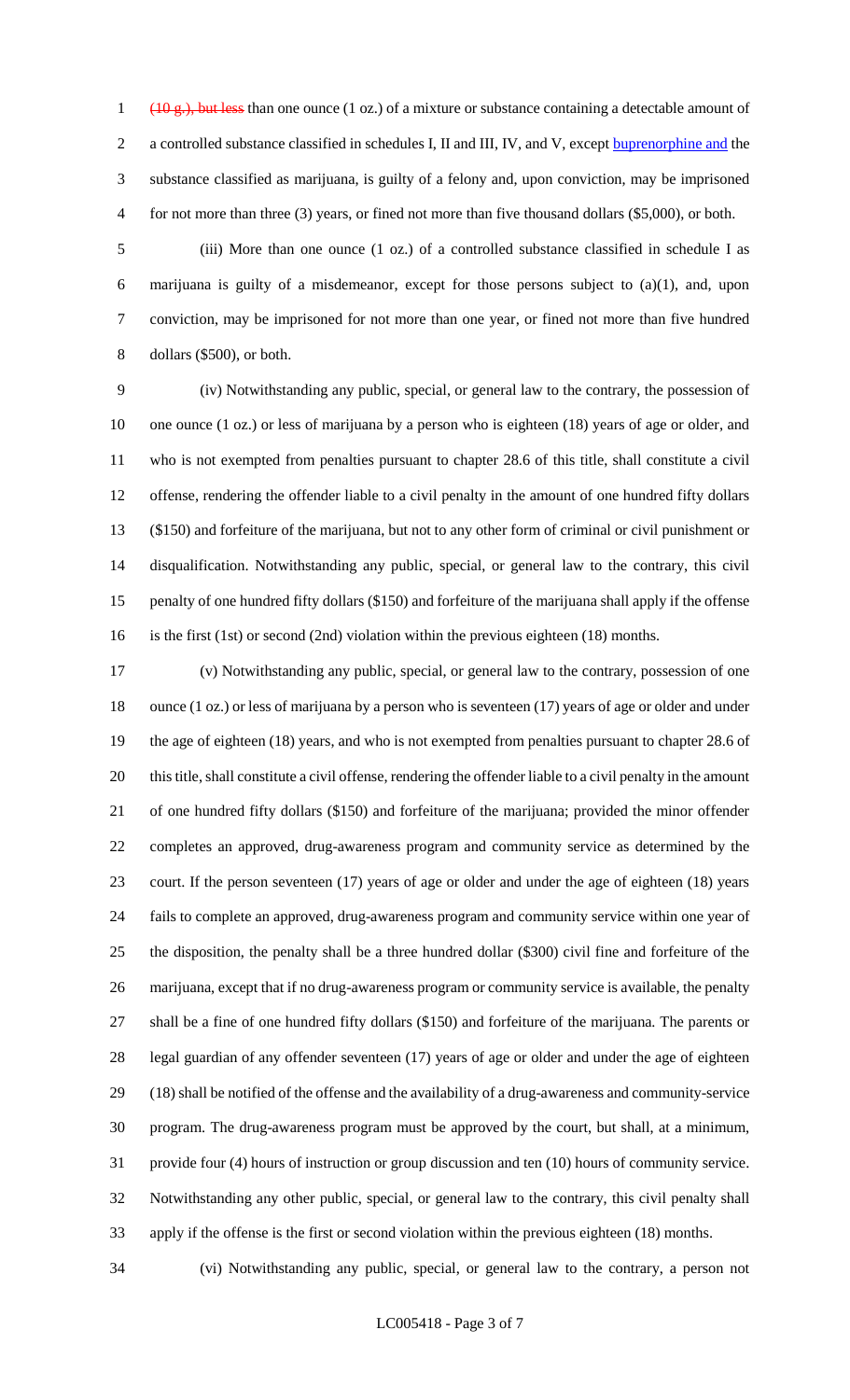exempted from penalties pursuant to chapter 28.6 of this title found in possession of one ounce (1 oz.) or less of marijuana is guilty of a misdemeanor and, upon conviction, may be imprisoned for not more than thirty (30) days, or fined not less than two hundred dollars (\$200) nor more than five hundred dollars (\$500), or both, if that person has been previously adjudicated on a violation for 5 possession of less than one ounce (1 oz.) of marijuana under  $(c)(2)(iv)$  or  $(c)(2)(v)$  two (2) times in the eighteen (18) months prior to the third (3rd) offense.

7 (vii) Any unpaid civil fine issued under  $(c)(2)(iv)$  or  $(c)(2)(v)$  shall double to three hundred dollars (\$300) if not paid within thirty (30) days of the disposition. The civil fine shall double again to six hundred dollars (\$600) if it has not been paid within ninety (90) days.

10 (viii) No person may be arrested for a violation of  $(c)(2)(iv)$  or  $(c)(2)(v)$  of this subsection except as provided in this subparagraph. Any person in possession of an identification card, license, or other form of identification issued by the state or any state, city, or town, or any college or university, who fails to produce the same upon request of a police officer who informs the person 14 that he or she has been found in possession of what appears to the officer to be one ounce (1 oz.) or less of marijuana, or any person without any such forms of identification who fails or refuses to truthfully provide his or her name, address, and date of birth to a police officer who has informed such person that the officer intends to provide such individual with a citation for possession of one ounce (1 oz.) or less of marijuana, may be arrested.

19 (ix) No violation of  $(c)(2)(iv)$  or  $(c)(2)(v)$  of this subsection shall be considered a violation of parole or probation.

 (x) Any records collected by any state agency, tribunal, or the family court that include 22 personally identifiable information about violations of  $(c)(2)(iv)$  or  $(c)(2)(v)$  shall not be open to public inspection in accordance with § 8-8.2-21.

(3) Jurisdiction.

 (i) Any and all adjudications of violations of (c)(2)(i) shall be within the original 26 jurisdiction of the Rhode Island superior court. The department of attorney general shall prosecute 27 any and all violations of  $(c)(2)(i)$ .

28 (ii) Any and all violations of  $(c)(2)(iv)$  and  $(c)(2)(v)$  shall be the exclusive jurisdiction of 29 the Rhode Island traffic tribunal. All money associated with the civil fine issued under  $(c)(2)(iv)$  or (c)(2)(v) shall be payable to the Rhode Island traffic tribunal. Fifty percent (50%) of all fines collected by the Rhode Island traffic tribunal from civil penalties issued pursuant to (c)(2)(iv) or (c)(2)(v) shall be expended on drug-awareness and treatment programs for youth.

 (4) Additionally, every person convicted or who pleads nolo contendere under (c)(2)(i) or (c)(2)(ii) or convicted or who pleads nolo contendere a second or subsequent time under (c)(2)(iii),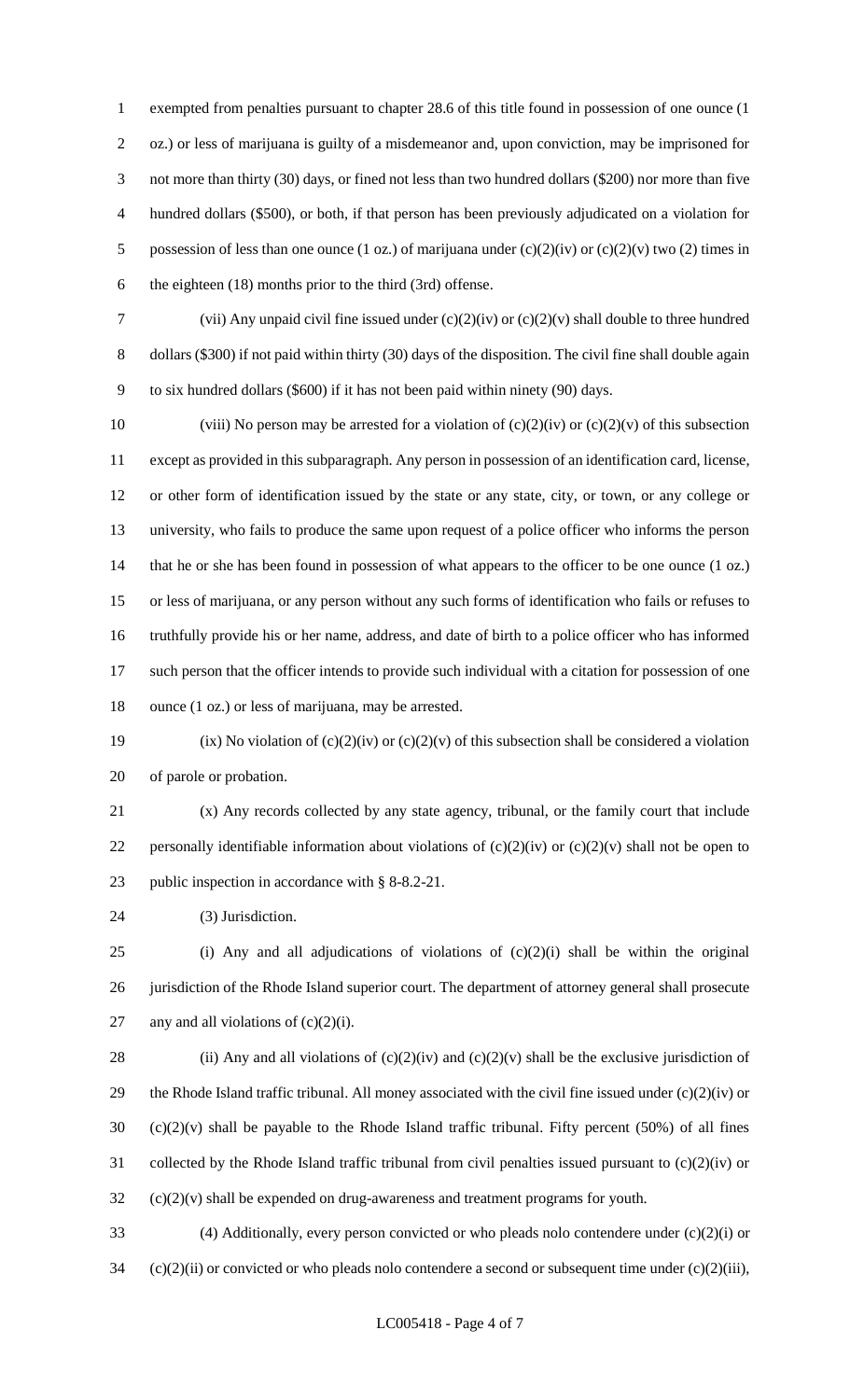who is not sentenced to a term of imprisonment to serve for the offense, shall be required to:

2 (i) Perform up to one hundred (100) hours of community service;

 (ii) Attend and complete a drug-counseling and education program, as prescribed, by the director of the department of behavioral healthcare, developmental disabilities and hospitals and pay the sum of four hundred dollars (\$400) to help defray the costs of this program which shall be deposited as general revenues. Failure to attend may result, after hearing by the court, in jail sentence up to one year;

 (iii) The court shall not suspend any part or all of the imposition of the fee required by this subsection, unless the court finds an inability to pay;

 (iv) If the offense involves the use of any automobile to transport the substance or the substance is found within an automobile, then a person convicted or who pleads nolo contendere 12 under (c)(2)(i), (c)(2)(ii) or (c)(2)(iii) shall be subject to a loss of license for a period of six (6) months for a first offense and one year for each offense after.

 (5) All fees assessed and collected pursuant to (c)(2)(iii) shall be deposited as general revenues and shall be collected from the person convicted or who pleads nolo contendere before any other fines authorized by this chapter.

 (d) It shall be unlawful for any person to manufacture, distribute, or possess with intent to manufacture or distribute, an imitation controlled substance. Any person who violates this subsection is guilty of a crime and, upon conviction, shall be subject to the same term of imprisonment and/or fine as provided by this chapter for the manufacture or distribution of the controlled substance that the particular imitation controlled substance forming the basis of the prosecution was designed to resemble and/or represented to be; but in no case shall the imprisonment be for more than five (5) years nor the fine for more than twenty thousand dollars (\$20,000).

 (e) It shall be unlawful for a practitioner to prescribe, order, distribute, supply, or sell an anabolic steroid or human growth hormone for: (1) Enhancing performance in an exercise, sport, or game, or (2) Hormonal manipulation intended to increase muscle mass, strength, or weight without a medical necessity. Any person who violates this subsection is guilty of a misdemeanor and, upon conviction, may be imprisoned for not more than six (6) months or a fine of not more than one thousand dollars (\$1,000), or both.

 (f) It is unlawful for any person to knowingly or intentionally possess, manufacture, distribute, or possess with intent to manufacture or distribute, any extract, compound, salt derivative, or mixture of salvia divinorum or datura stramonium or its extracts unless the person is exempt pursuant to the provisions of § 21-28-3.30. Notwithstanding any laws to the contrary, any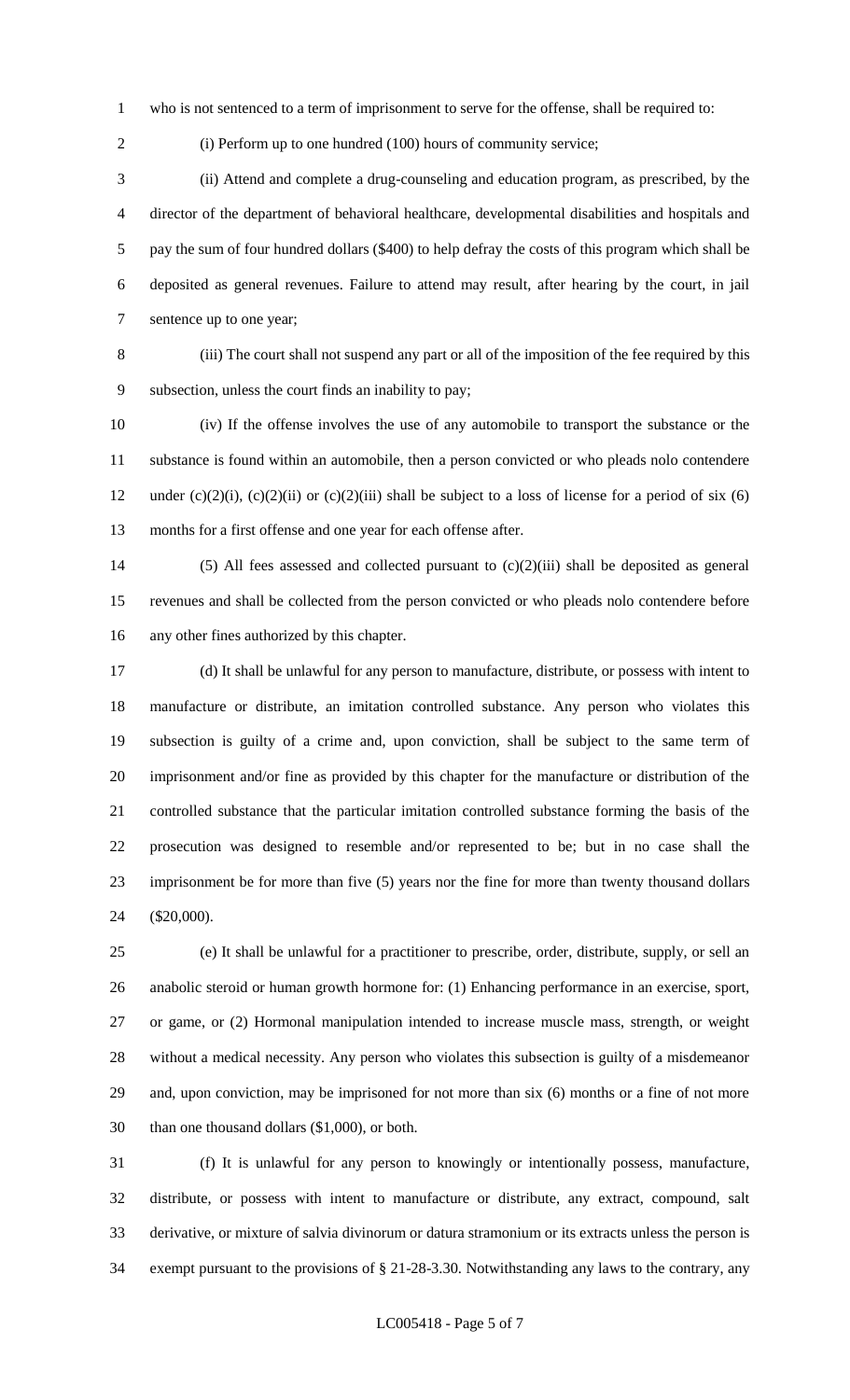person who violates this section is guilty of a misdemeanor and, upon conviction, may be imprisoned for not more than one year, or fined not more than one thousand dollars (\$1,000), or both. The provisions of this section shall not apply to licensed physicians, pharmacists, and accredited hospitals and teaching facilities engaged in the research or study of salvia divinorum or datura stramonium and shall not apply to any person participating in clinical trials involving the use of salvia divinorum or datura stramonium.

SECTION 2. This act shall take effect upon passage.

#### ======== LC005418 ========